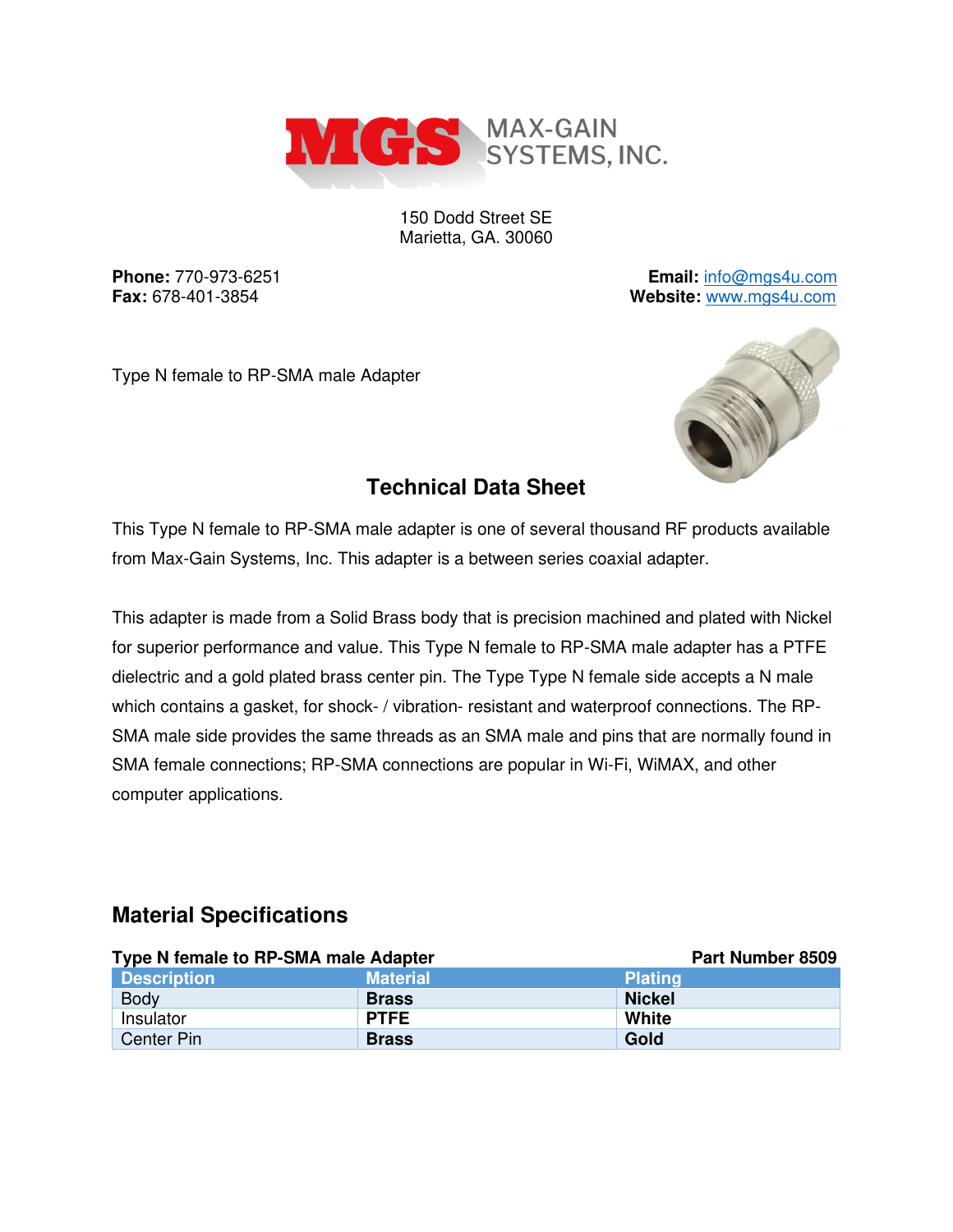# **Mechanical Specifications**

| <b>Size</b> | <b>Dimension</b>            |
|-------------|-----------------------------|
| Length      | 1.29 in $(32.9 \text{ mm})$ |
| Width       | $0.67$ in (17 mm)           |
| Height      | $0.67$ in (17 mm)           |
| Weight      | $0.85$ oz $(24 g)$          |

### **Environmental Specifications**

| Temperature            | Spec                  |
|------------------------|-----------------------|
| <b>Operating Range</b> | $-65$ to $+165$ deg C |

## **Compliance Certifications** (see product page for current documentation)

**Availability** Click the following link (or enter part number in the "SEARCH" bar at the top of any page of the website) to obtain additional part information including price, inventory and certifications:<https://mgs4u.com/product/n-female-to-rp-sma-male-adapter-8509/>